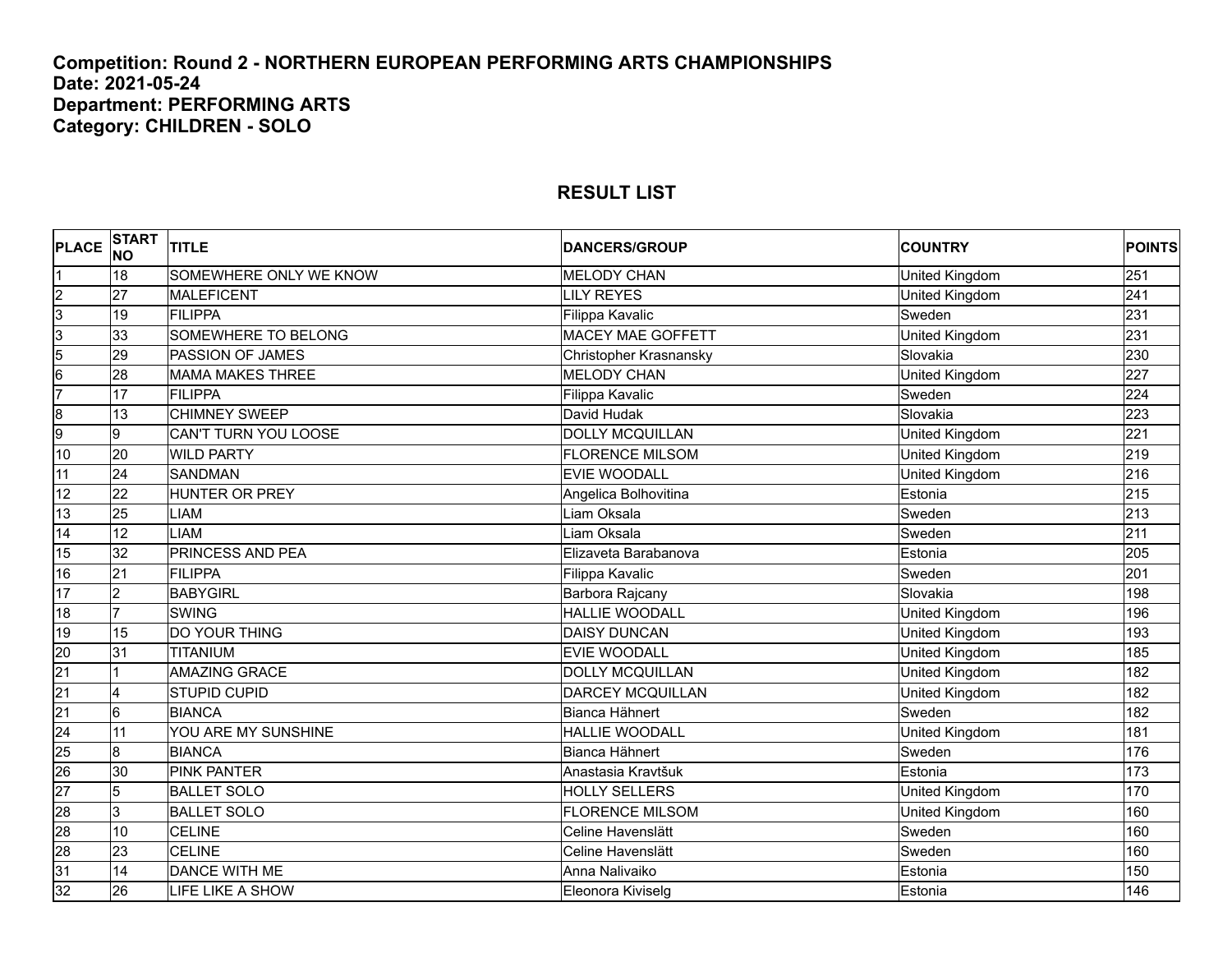| <b>PLACE</b> | <b>START</b><br><b>NC</b> | דומי<br>.                                                                         | <b>JCERS/GROUP</b><br>DANG | <b>ICOUNTDV</b><br>UN<br>IKI<br> | <b>POINTS</b> |
|--------------|---------------------------|-----------------------------------------------------------------------------------|----------------------------|----------------------------------|---------------|
| 33           | 116                       | wake l<br>$\overline{\phantom{a}}$<br><b>TIME</b><br>RYBODY<br>. UP<br>" ע<br>. . | <br>Aizatullina<br>— Arine | ∃stonia                          | 122           |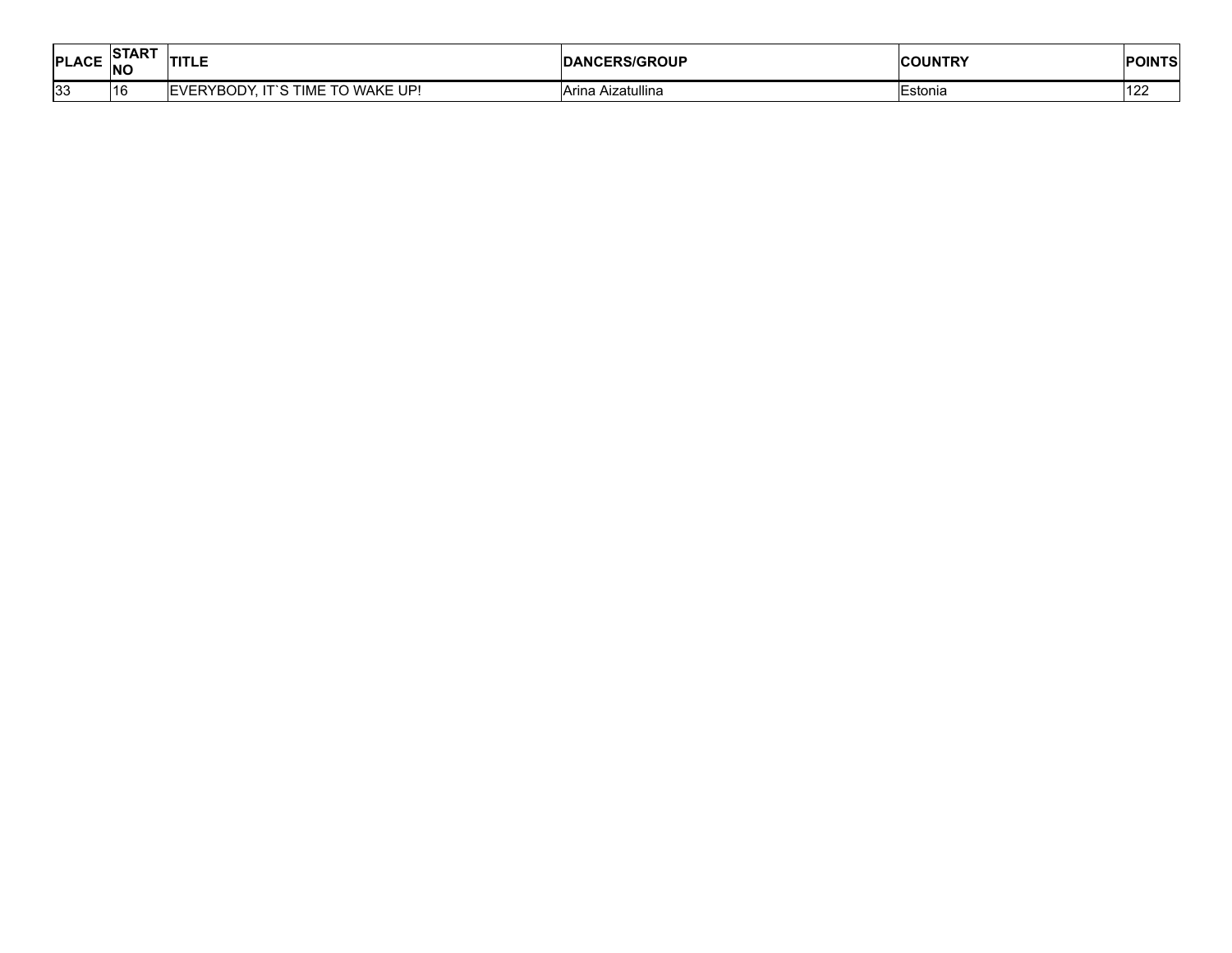#### **Competition: Round 2 - NORTHERN EUROPEAN PERFORMING ARTS CHAMPIONSHIPS Date: 2021-05-24 Department: PERFORMING ARTS Category: CHILDREN - DUO**

| PLACE NO | <b>ISTART</b> | <b>TITLE</b>                                                            | <b>IDANCERS/GROUP</b>                      | <b>ICOUNTRY</b> | <b>IPOINTS</b> |
|----------|---------------|-------------------------------------------------------------------------|--------------------------------------------|-----------------|----------------|
|          | 197           | <b>FILIPPA &amp; BIANCA</b>                                             | Bianca Hähnert, Filippa Kavalic            | Sweden          | 224            |
| 12       | 196           | IF STARS ARE LIT. IT MEANS - THERE IS SOMEONE WHO I.<br><b>NEEDS IT</b> | Elizaveta Barabanova, Darja Ivanova        | Estonia         | <b>222</b>     |
|          | 195           | <b>QUEEN BEE</b>                                                        | AMELIE SMITH, POPPY SMALLWOODS             | United Kingdom  | 210            |
|          | 194           | <b>IWHO LIVES IN WARDROBE?</b>                                          | Jekaterina Mištšenko, Jelizaveta Mištšenko | Estonia         | 172            |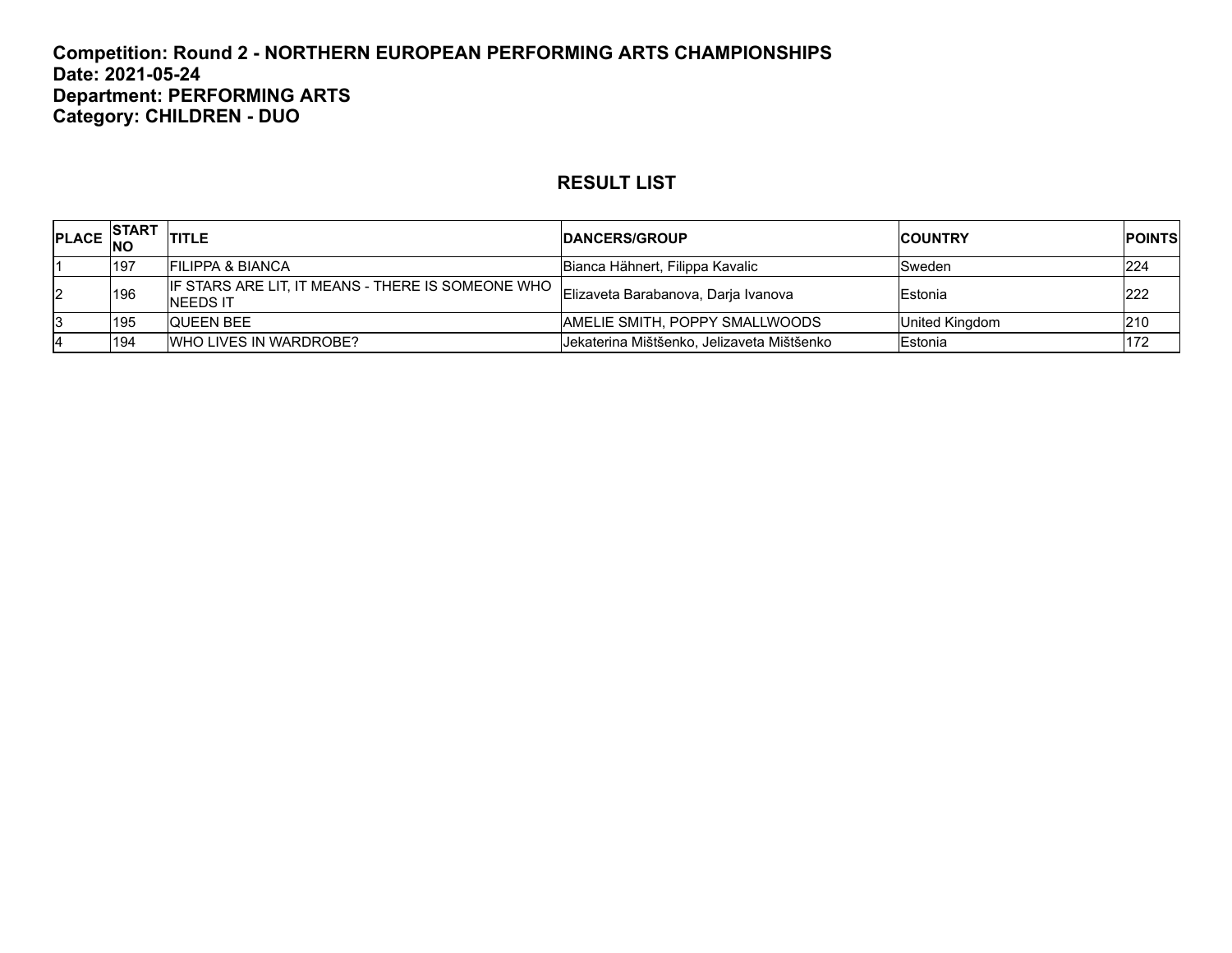#### **Competition: Round 2 - NORTHERN EUROPEAN PERFORMING ARTS CHAMPIONSHIPS Date: 2021-05-24 Department: PERFORMING ARTS Category: CHILDREN - GROUP**

| <b>PLACE</b> | <b>START</b><br>INO | <b>TITLE</b>                    | <b>IDANCERS/GROUP</b> | <b>ICOUNTRY</b> | <b>POINTS</b> |
|--------------|---------------------|---------------------------------|-----------------------|-----------------|---------------|
|              | 239                 | <b>ICOFFEE PLEASE!</b>          | Halo Halo             | Slovakia        | 255           |
| 2            | 242                 | <b>A MAGIC FLUTE</b>            | Halo Halo             | Slovakia        | 244           |
| 3            | 240                 | <b>IT'S TIME FOR MYTHOLOGY</b>  | Lollipops By RDS      | Slovakia        | 240           |
| 4            | 243                 | <b>ISN'T LOVELY TO BE ALONE</b> | Lollipops By RDS      | Slovakia        | 230           |
| 15           | 238                 | <b>INAUGHTY BEATS</b>           | Lollipops By RDS      | Slovakia        | 222           |
| 6            | l241                | <b>WOMAN UP</b>                 | <b>Tap Attack</b>     | United Kingdom  | 212           |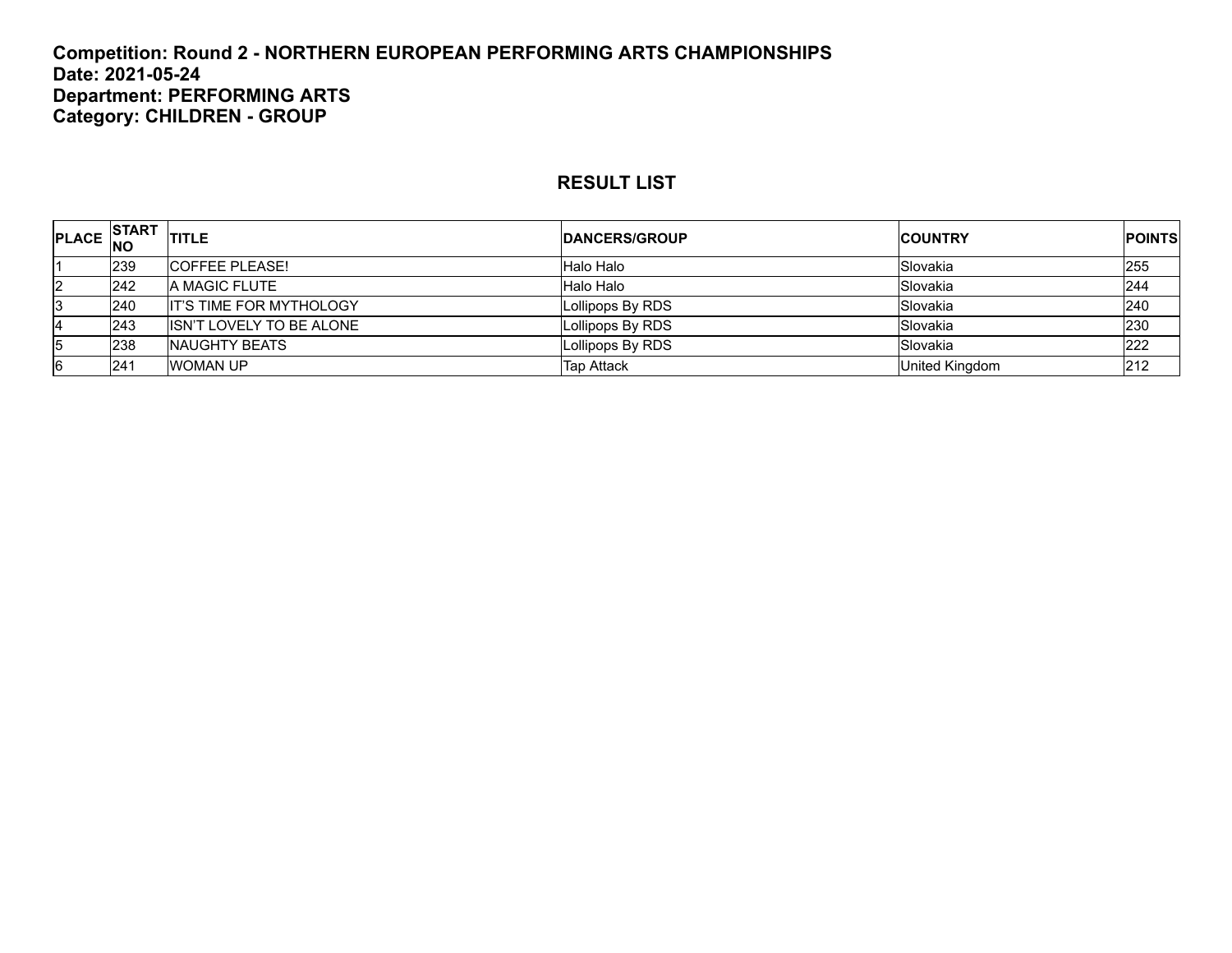#### **Competition: Round 2 - NORTHERN EUROPEAN PERFORMING ARTS CHAMPIONSHIPS Date: 2021-05-24 Department: PERFORMING ARTS Category: JUNIOR - SOLO**

| <b>PLACE</b>            | <b>START</b><br><b>NO</b> | <b>TITLE</b>                    | <b>DANCERS/GROUP</b>      | <b>COUNTRY</b>        | <b>POINTS</b> |
|-------------------------|---------------------------|---------------------------------|---------------------------|-----------------------|---------------|
| Ι1                      | 116                       | THE DROP                        | Masa Machatsova           | Slovakia              | 265           |
| $\overline{2}$          | 80                        | <b>I LEARNT SOME JAZZ TODAY</b> | HARVEY SHULVER            | United Kingdom        | 265           |
| $\overline{3}$          | 47                        | <b>CHARLIE CHAPLIN</b>          | Ema Puskarova             | Slovakia              | 265           |
| $\overline{4}$          | 110                       | WHAT A DIFFERENCE A DAY MAKES   | Natalie Gustavsen         | Norway                | 262           |
| $\overline{5}$          | 75                        | <b>HEART OF GLASS</b>           | <b>BELLA BARTER</b>       | <b>United Kingdom</b> | 261           |
| $6\overline{6}$         | 59                        | <b>DOOMED</b>                   | Werneri Voitila           | Finland               | 259           |
| 7                       | 43                        | <b>ASHES</b>                    | LILY PIKE                 | United Kingdom        | 254           |
| $\overline{\mathbf{8}}$ | $\overline{77}$           | <b>HUMAN</b>                    | Masa Machatsova           | Slovakia              | 253           |
| 9                       | 57                        | <b>DISTANCE</b>                 | Lea Lyng Bekkevold        | Norway                | 251           |
| 10                      | 85                        | IT'S ALL COMING BACK TO ME      | Simone Ødegård Torbergsen | Norway                | 244           |
| 10                      | 125                       | WHEN MY SKIN GROWS OLD          | Maija Tynkkynen           | Finland               | 244           |
| 12                      | 121                       | SOUND OF SILENCE                | <b>OLIVIA TURNER</b>      | United Kingdom        | 243           |
| 13                      | $\overline{72}$           | <b>GROWING PAINS</b>            | Erika Isaksen             | Norway                | 242           |
| 14                      | 108                       | <b>QUIET RESOURCE</b>           | Natasa Okrucka            | Slovakia              | 236           |
| 14                      | 76                        | <b>HOOKED</b>                   | Lea Lyng Bekkevold        | Norway                | 236           |
| 16                      | 83                        | I HAVE NOTHING                  | <b>CLAUDIA GRANT</b>      | United Kingdom        | 234           |
| 16                      | 39                        | <b>BELLYACHE</b>                | <b>CLAUDIA GRANT</b>      | United Kingdom        | 234           |
| 16                      | 40                        | <b>ALICE</b>                    | Alice Sjöström            | Sweden                | 234           |
| 19                      | 117                       | <b>SLAVE TO THE RHYTHM</b>      | Marielle Lühr-Sæthre      | Norway                | 233           |
| 20                      | 58                        | <b>DOMINUS TECUM</b>            | Melania Manoova           | Slovakia              | 232           |
| $\overline{21}$         | 64                        | <b>FLY</b>                      | Natalie Gustavsen         | Norway                | 231           |
| 22                      | 109                       | <b>RUNNING</b>                  | Arina Markelova           | Estonia               | 229           |
| 22                      | 131                       | YOU LOOK AT ME                  | LILLIE DODD               | United Kingdom        | 229           |
| $\overline{22}$         | 37                        | <b>ALICE</b>                    | Alice Sjöström            | Sweden                | 229           |
| $\overline{22}$         | $\overline{81}$           | I'M READY TO EVOLVE ARE YOU?    | Katarina Balazova         | Slovakia              | 229           |
| $\overline{26}$         | 118                       | TAKE ME HOME                    | <b>ANNIE KNIGHT</b>       | United Kingdom        | 228           |
| 27                      | 50                        | COAT OF MANY COLOURS            | Natalie Gustavsen         | Norway                | 227           |
| $\overline{27}$         | 78                        | <b>HEY MAMA</b>                 | <b>KATIE ROWLEY</b>       | United Kingdom        | 227           |
| $\overline{29}$         | 119                       | THE CRUMBLING                   | Natalia Holla             | Slovakia              | 226           |
| 30                      | $\overline{41}$           | <b>CIRCLE OF LIFE</b>           | Natasa Okrucka            | Slovakia              | 223           |
| 31                      | 130                       | YOU ARE GOOD ENOUGH             | Filippa From              | Denmark               | 221           |
| 32                      | 54                        | COURTYARD APOCALYPSE            | Maria Linh Dan Vu         | Norway                | 220           |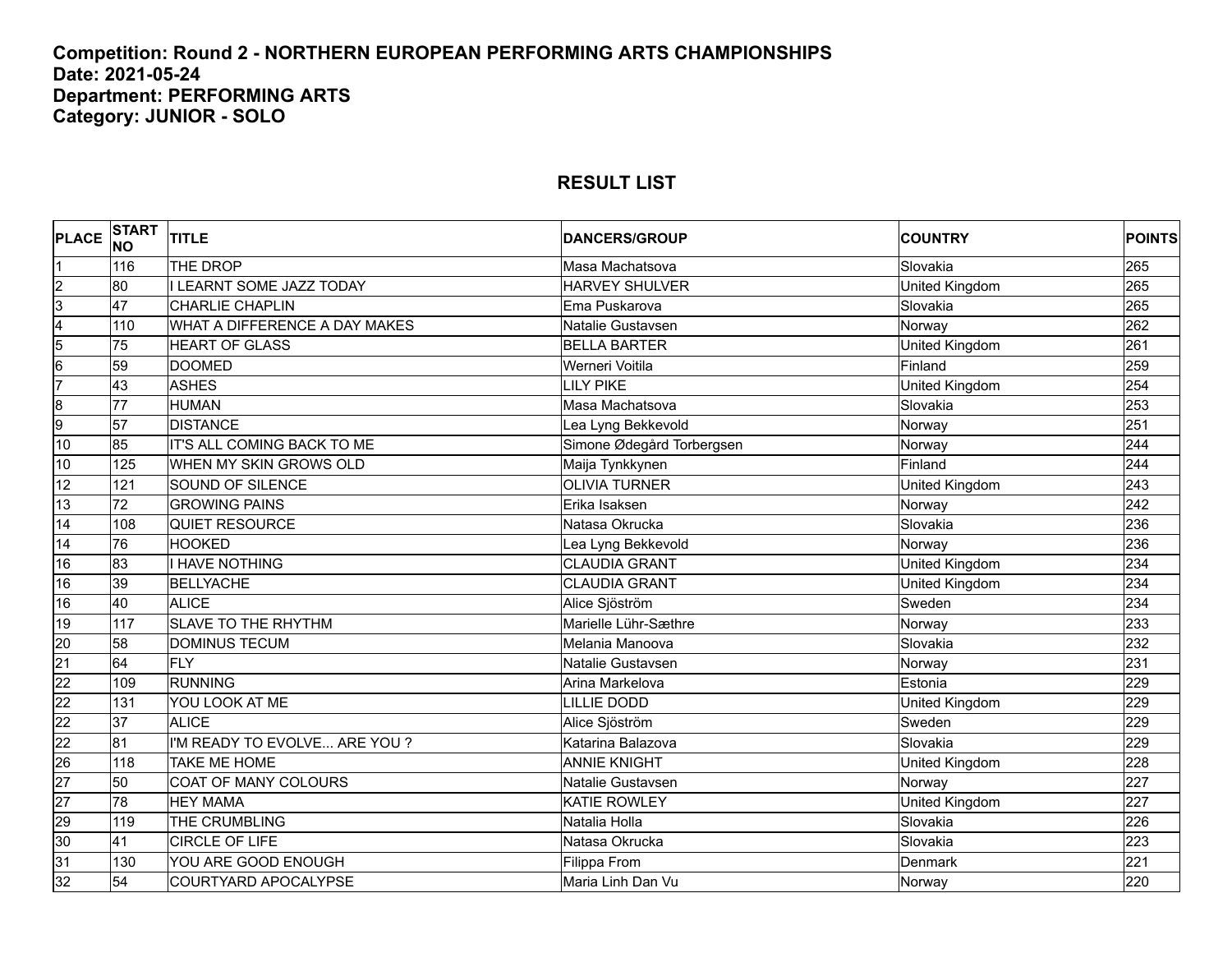| <b>PLACE</b>                                  | <b>START</b><br><b>NO</b> | <b>TITLE</b>                     | <b>DANCERS/GROUP</b>         | <b>COUNTRY</b> | <b>POINTS</b> |
|-----------------------------------------------|---------------------------|----------------------------------|------------------------------|----------------|---------------|
| 33                                            | 46                        | <b>BLUE SUEDE SHOES</b>          | <b>DAISY ARMITAGE</b>        | United Kingdom | 219           |
|                                               | 70                        | <b>GRAVITY</b>                   | LILI MAE OWENS MCGUINESS     | United Kingdom | 219           |
|                                               | 49                        | <b>BIG FINISH</b>                | <b>LILLIE DODD</b>           | United Kingdom | 214           |
| $\begin{array}{r} 33 \\ 35 \\ 35 \end{array}$ | 66                        | <b>FAITH</b>                     | <b>TOBY SEWELL</b>           | United Kingdom | 214           |
| 37                                            | 84                        | I'VE BEEN WAITING FOR YOU        | Sara Molcanova               | Slovakia       | 213           |
| 38                                            | 97                        | <b>MIRROR</b>                    | Alica Szilagyiová            | Slovakia       | 209           |
| 38                                            | 115                       | <b>SENNA</b>                     | Senna Johansson              | Sweden         | 209           |
| 40                                            | 56                        | <b>DESPERADO</b>                 | <b>NICOLE PRITCHARD</b>      | United Kingdom | 208           |
| 40                                            | 61                        | <b>ERASED</b>                    | Erle Lyng Bekkevold          | Norway         | 208           |
| 42                                            | 98                        | <b>PRAY</b>                      | Marielle Lühr-Sæthre         | Norway         | 207           |
| 42                                            | 100                       | MUST HAVE BEEN LOVE              | SOFIA COSTELLO               | United Kingdom | 207           |
| 44                                            | 111                       | <b>SENNA</b>                     | Senna Johansson              | Sweden         | 206           |
| 44                                            | 129                       | YOU                              | Nora Skiftestad              | Norway         | 206           |
| 46                                            | 95                        | <b>LITTLE LOVER</b>              | Vlacic Lara                  | Norway         | 205           |
| 46                                            | 132                       | <b>WALLS</b>                     | Erika Isaksen                | Norway         | 205           |
| 46                                            | 45                        | <b>ALMA</b>                      | Alma Lindström               | Sweden         | 205           |
| 46                                            | 82                        | <b>GOT RHYTHM</b>                | Synne Slettbakken            | Norway         | 205           |
| 50                                            | 122                       | THE ONE I LOVE                   | Iselin Krogh Sjøberg         | Norway         | 204           |
| 50                                            | 42                        | <b>CLAUDIA</b>                   | Claudia Fagerström           | Sweden         | 204           |
| 50                                            | 69                        | <b>FLYING BIRD</b>               | Erika Isaksen                | Norway         | 204           |
| 53                                            | 35                        | <b>AGNES</b>                     | Agnes Bergdahl               | Sweden         | 202           |
| 54                                            | 90                        | <b>LINGA</b>                     | Linga Bynke                  | Sweden         | 201           |
| 54                                            | 120                       | <b>SORRY</b>                     | Marte Rød Nordseth           | Norway         | 201           |
| $\overline{54}$                               | 38                        | <b>FIGHT STAR</b>                | Arina Markelova              | Estonia        | 201           |
| 57                                            | 92                        | LINGA                            | Linga Bynke                  | Sweden         | 200           |
| 57                                            | 44                        | <b>ASTONISHING</b>               | Marielle Lühr-Sæthre         | Norway         | 200           |
| 59                                            | 94                        | <b>MADELEINE</b>                 | Madeleine Svennestam Lindell | Sweden         | 199           |
| 59                                            | 103                       | <b>SUMMERTIME</b>                | <b>OLIVIA TURNER</b>         | United Kingdom | 199           |
| 61                                            | 99                        | <b>MOA</b>                       | Moa Pettursson               | Sweden         | 198           |
| 62                                            | 128                       | <b>WONDERFUL</b>                 | Adriana Vozáryova            | Slovakia       | 196           |
| 62                                            | 65                        | <b>ELISE</b>                     | Elise Havenslätt             | Sweden         | 196           |
| 64                                            | 55                        | <b>DARLING</b>                   | Lea Alexandra Johansen       | Norway         | 195           |
| 65                                            | 48                        | <b>AMANDA</b>                    | Amanda Jarl                  | Sweden         | 194           |
| 66                                            | 124                       | WHAT THE WORLD NEEDS NOW IS LOVE | Chelsea Colbensen            | Norway         | 192           |
| 67                                            | 53                        | <b>CORNELIA</b>                  | Cornelia Ceder               | Sweden         | 191           |
| 68                                            | 91                        | <b>LADY MARMALADE</b>            | Cornelia Klem Furset         | Norway         | 187           |
| 69                                            | 87                        | ISN'T SHE SWEET?                 | Kristina Zajcevova           | Slovakia       | 184           |
| 69                                            | 67                        | <b>FAME</b>                      | Karolina Tkacova             | Slovakia       | 184           |
| $\overline{71}$                               | 71                        | FELICIA I'M THAT                 | Felicia Johnsson             | Sweden         | 183           |
| 72                                            | 105                       | ONE LITTLE GIRL                  | Hana Kristina Veresova       | Slovakia       | 182           |
| 72                                            | 106                       | THE TWO SIDES OF YOURSELF        | Asta Bendixen                | <b>Denmark</b> | 182           |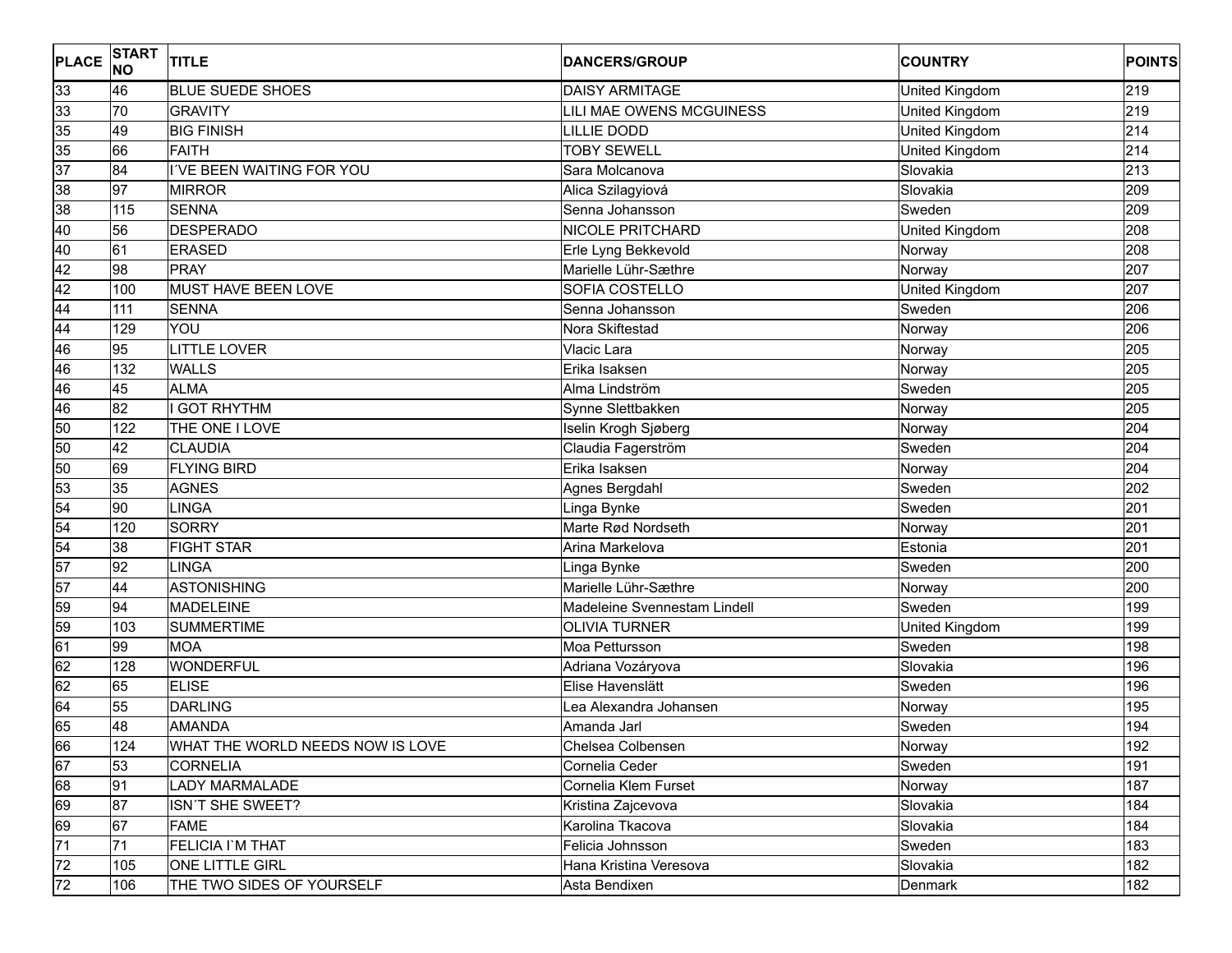| <b>PLACE</b>    | <b>START</b><br><b>NO</b> | <b>TITLE</b>             | <b>DANCERS/GROUP</b>           | <b>COUNTRY</b> | <b>POINTS</b>    |
|-----------------|---------------------------|--------------------------|--------------------------------|----------------|------------------|
| 74              | 86                        | <b>JESSICA</b>           | Jessica Murray                 | Sweden         | 181              |
| $\overline{74}$ | 51                        | <b>CONFIDENT</b>         | Polina Belkina                 | Slovakia       | 181              |
| 76              | 123                       | THE STORM                | Matilde Lem Eriksen            | Denmark        | 177              |
| $\overline{77}$ | 104                       | <b>ONE DAY</b>           | Maria Lunde                    | Norway         | 176              |
| 78              | 107                       | ONE MORE RIVER           | Mari Aslaksen                  | Norway         | $\overline{175}$ |
| 78              | 73                        | <b>HANNAH</b>            | Hannah Thyren                  | Sweden         | 175              |
| 80              | 112                       | SODA POP                 | Maria Lunde                    | Norway         | 173              |
| 80              | 74                        | <b>HEART CRY</b>         | Karoline Baldejera Paulsen     | Norway         | 173              |
| 82              | 96                        | <b>MADELEINE</b>         | Madeleine Svennestam Lindell   | Sweden         | 169              |
| 82              | 102                       | <b>NOBODY KNOWS</b>      | Mathilde Kristiansen           | Norway         | 169              |
| 84              | 126                       | WHO RUN THE WORLD        | Michaela Kokavcova             | Slovakia       | 166              |
| 84              | 68                        | <b>ESTHER</b>            | Esther Söderman                | Sweden         | 166              |
| 86              | 127                       | WISH I DIDN'T WANNA STAY | Kamma Damgaard Christensen     | <b>Denmark</b> | 164              |
| 87              | 36                        | <b>AIMING</b>            | Ronja Capion                   | Denmark        | 163              |
| 88              | 34                        | A YEAR LONG HEADACHE     | <b>Emely Gybel</b>             | Denmark        | 162              |
| 89              | 93                        | LONELY                   | Liv Holm Thomassen             | Denmark        | 159              |
| 89              | 52                        | <b>AMY</b>               | Amy Tran                       | Sweden         | 159              |
| 91              | $\overline{88}$           | <b>JUKEBOX</b>           | Marte Rød Nordseth             | Norway         | 158              |
| 92              | 101                       | <b>NAUGHTY GIRL</b>      | Nadežda Ivanova                | Estonia        | 157              |
| 92              | 114                       | SO BE                    | Nora Skiftestad                | Norway         | 157              |
| 92              | 62                        | <b>ELISE</b>             | Elise Havenslätt               | Sweden         | 157              |
| 95              | 79                        | <b>HIGHER GROUND</b>     | Ingrid Johannessen             | Norway         | 153              |
| 96              | 60                        | <b>ELICIA</b>            | Elicia Andersson               | Sweden         | 147              |
| 97              | 113                       | SOMEONE YOU LOVED        | Ida-Victoria Hennings Petersen | <b>Denmark</b> | 146              |
| 98              | 89                        | <b>JUNGLE GIRL</b>       | Emmi Kanerva                   | Finland        | 130              |
| 99              | 63                        | <b>FLIGHT</b>            | Angelika Rõžkova               | Estonia        | 121              |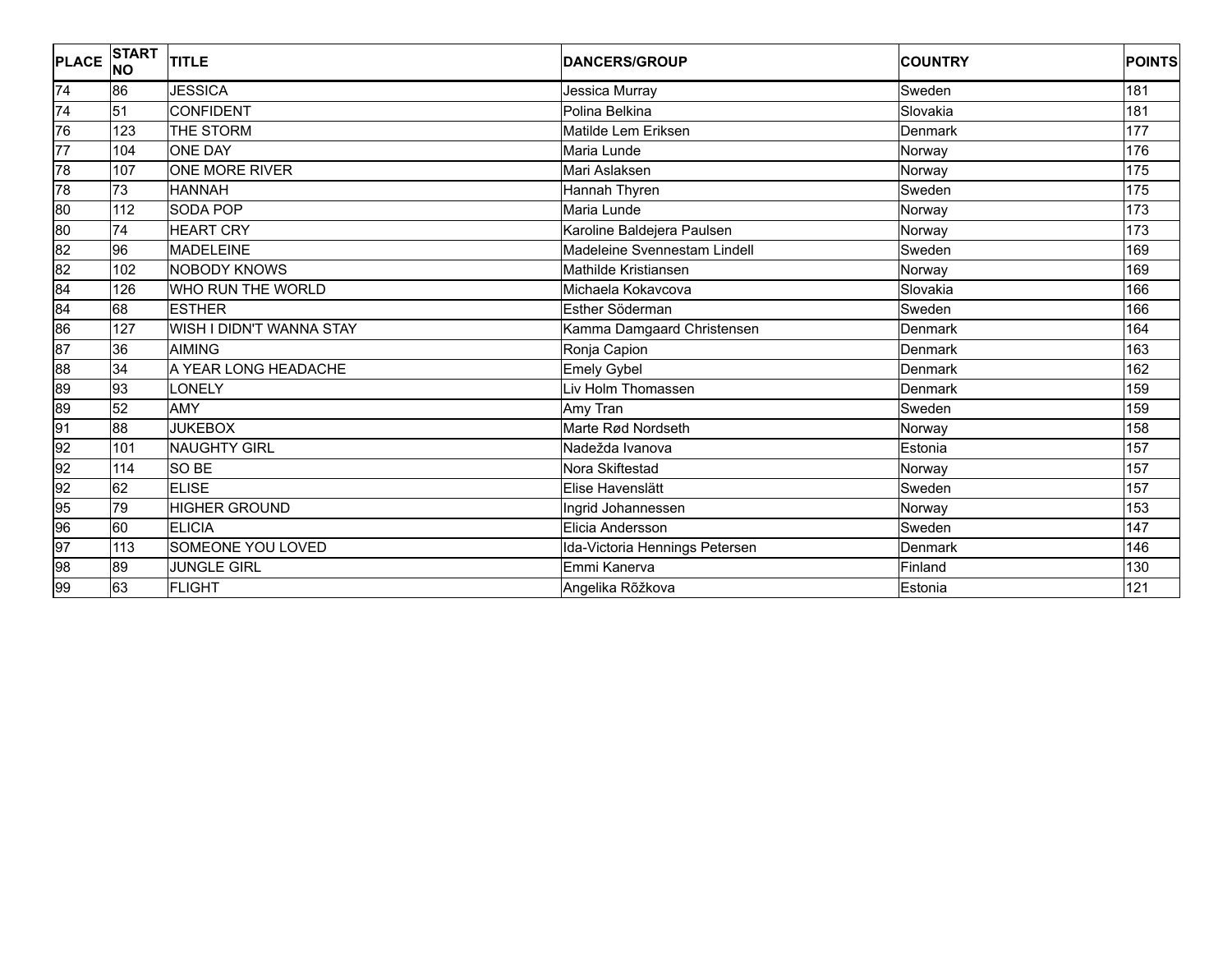#### **Competition: Round 2 - NORTHERN EUROPEAN PERFORMING ARTS CHAMPIONSHIPS Date: 2021-05-24 Department: PERFORMING ARTS Category: JUNIOR - DUO**

| <b>PLACE</b>    | <b>START</b><br>INO | <b>TITLE</b>                                                      | <b>DANCERS/GROUP</b>                     | <b>COUNTRY</b> | <b>POINTS</b> |
|-----------------|---------------------|-------------------------------------------------------------------|------------------------------------------|----------------|---------------|
|                 | 199                 | A MILLION DREAMS                                                  | KITTY STEER, MACKENZIE ALEXANDER         | United Kingdom | 251           |
| $\overline{2}$  | 210                 | <b>HE IS MINE!</b>                                                | Katarina Balazova, Ema Puskarova         | Slovakia       | 247           |
| 3               | 212                 | <b>HIDEWAY</b>                                                    | Natasa Okrucka, Natalia Holla            | Slovakia       | 239           |
| 4               | 204                 | EXHUMINATION - THE ACT OF DIGGING UP SOMETHING<br>THAT WAS BURIED | Julia Tamminen, Werneri Voitila          | Finland        | 236           |
| $\overline{5}$  | 223                 | WE ARE PART OF IT                                                 | Sophia Staskova, Kristina Magalova       | Slovakia       | 233           |
| $\overline{6}$  | 198                 | #(UN)HAPPY                                                        | Masa Machatsova, Adriana Vozáryova       | Slovakia       | 222           |
| 7               | 200                 | <b>CLAUDIA &amp; REBECCA</b>                                      | Claudia Fagerström, Rebecca Elgcrona     | Sweden         | 219           |
| 17              | 213                 | ELISE & ESTHER                                                    | Esther Söderman, Elise Havenslätt        | Sweden         | 219           |
| 9               | 214                 | LOST AND FOUND                                                    | Alexandra Sokolovska, Lara Earl          | Slovakia       | 218           |
| 9               | 216                 | ME TOO                                                            | Polina Belkina, Melania Manoova          | Slovakia       | 218           |
| 11              | 203                 | <b>QUESTION &amp; ANSWER</b>                                      | Kristina Zajcevova, Alexandra Sokolovska | Slovakia       | 217           |
| 12              | 201                 | <b>DAM BEATS</b>                                                  | Michaela Kokavcova, Tamara Semanova      | Slovakia       | 214           |
| 13              | 209                 | <b>HALF LIGHT</b>                                                 | Henriette Aasen, Vilma Jørgensen Nordli  | Norway         | 212           |
| 14              | 221                 | <b>SOULS</b>                                                      | Nina Durikova, Jasmina Liskova           | Slovakia       | 209           |
| 15              | 208                 | <b>FRIDA &amp; MAX</b>                                            | Frida Rydh, Max Oksala                   | Sweden         | 208           |
| 16              | 205                 | FIND YOUR FREEDOM                                                 | Jekaterina Kutepova, Jekaterina Nelidova | Estonia        | 206           |
| 17              | 206                 | <b>FIRST BALL</b>                                                 | Karolina Tkacova, Nela Nahla             | Slovakia       | 204           |
| 18              | 218                 | <b>PEACOCKS</b>                                                   | Katarina Balazova, Ema Puskarova         | Slovakia       | 198           |
| 19              | 207                 | <b>FISHTRAP</b>                                                   | Olivia Ahlfors, Maija Tynkkynen          | Finland        | 186           |
| 19              | 222                 | TILDE & HEDDA                                                     | Hedda Tretten, Tilde Thygesen            | Sweden         | 186           |
| $\overline{21}$ | 217                 | YOU IN ME                                                         | Emmi Kanerva, Kerttu Aho                 | Finland        | 173           |
| $\overline{21}$ | 220                 | <b>QUIET</b>                                                      | Emely Gybel, Anton Lauritzen             | Denmark        | 173           |
| $\overline{23}$ | 219                 | <b>ELSA &amp; HEDDA</b>                                           | Elsa Carlsson, Hedda Tretten             | Sweden         | 167           |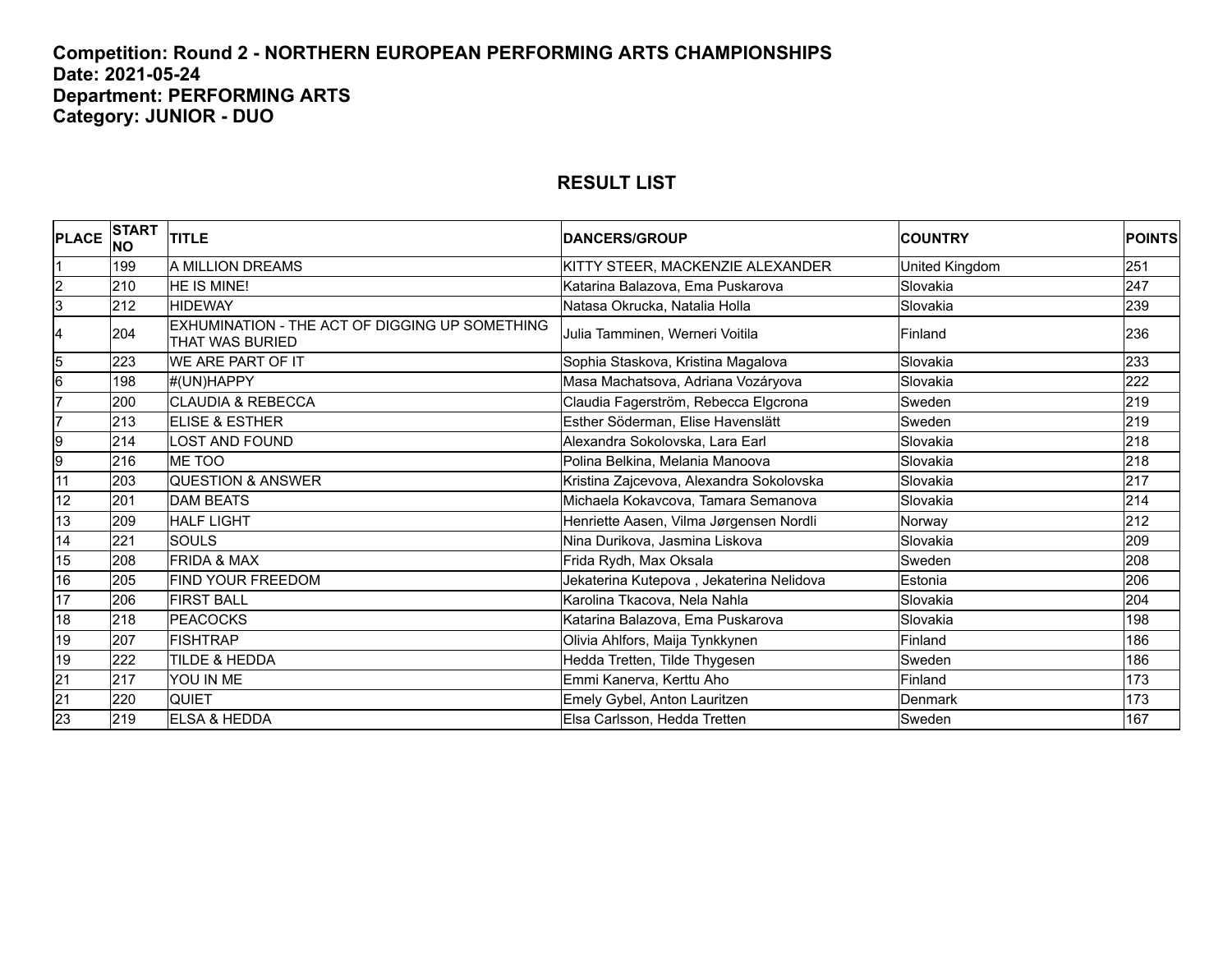#### **Competition: Round 2 - NORTHERN EUROPEAN PERFORMING ARTS CHAMPIONSHIPS Date: 2021-05-24 Department: PERFORMING ARTS Category: JUNIOR - GROUP**

| <b>PLACE</b>            | <b>START</b><br>INO | <b>TITLE</b>                        | <b>DANCERS/GROUP</b>         | <b>COUNTRY</b> | <b>POINTS</b> |
|-------------------------|---------------------|-------------------------------------|------------------------------|----------------|---------------|
|                         | 264                 | WAVING THROUGH A WINDOW             | Tap Attack                   | United Kingdom | 270           |
| $\overline{2}$          | 258                 | <b>MAD MAX</b>                      | Dancefina Academy            | Finland        | 258           |
| $\overline{2}$          | 261                 | <b>SUCKER</b>                       | Tap Attack                   | United Kingdom | 258           |
| $\overline{\mathbf{4}}$ | 263                 | THE COLORS THAT MAKE LIFE BEAUTIFUL | Halo Halo                    | Slovakia       | 255           |
| 5                       | 248                 | ANIMALS ARE NOT FOR PROFIT          | Lollipops By RDS             | Slovakia       | 244           |
| 6                       | 255                 | <b>DON'T THINK</b>                  | Lollipops By RDS             | Slovakia       | 243           |
| 17                      | 249                 | <b>BELLHOPS</b>                     | Dance Connection             | United Kingdom | 239           |
| 8                       | 262                 | TABLE FOR 7                         | De DansElle                  | Finland        | 232           |
| 9                       | 245                 | <b>TEMPORARILY CHARGED</b>          | Lollipops By RDS             | Slovakia       | 228           |
| 10                      | 259                 | <b>NUVOLE BIANCHE</b>               | Tap Attack                   | United Kingdom | 227           |
| 11                      | 260                 | <b>PERFECT</b>                      | Halo Halo                    | Slovakia       | 223           |
| 12                      | 250                 | <b>BODY LANGUAGE</b>                | 300 Dance Company - Imperial | Sweden         | 221           |
| 13                      | 253                 | <b>SUPERSTITION</b>                 | Tap Attack                   | United Kingdom | 220           |
| 14                      | 257                 | KILL THE LIGHTS                     | <b>Tap Attack</b>            | United Kingdom | 215           |
| 15                      | 246                 | <b>AFFINITY</b>                     | Affinity                     | Sweden         | 214           |
| 16                      | 247                 | <b>ANGELS</b>                       | <b>Tap Attack</b>            | United Kingdom | 208           |
| 17                      | 252                 | <b>CROWN</b>                        | 300 Dance Company - Imperial | Sweden         | 199           |
| 18                      | 256                 | <b>GLORIOUS</b>                     | Glorious                     | Sweden         | 193           |
| 19                      | 254                 | <b>DAYDREAMZ</b>                    | DayDreamz                    | Sweden         | 187           |
| 20                      | 244                 | 300 DANCE COMPANY DESIRE            | 300 Dance Company Desire     | Sweden         | 184           |
| $\overline{21}$         | 251                 | BREATHE, DANCE, LIVE                |                              | Denmark        | 164           |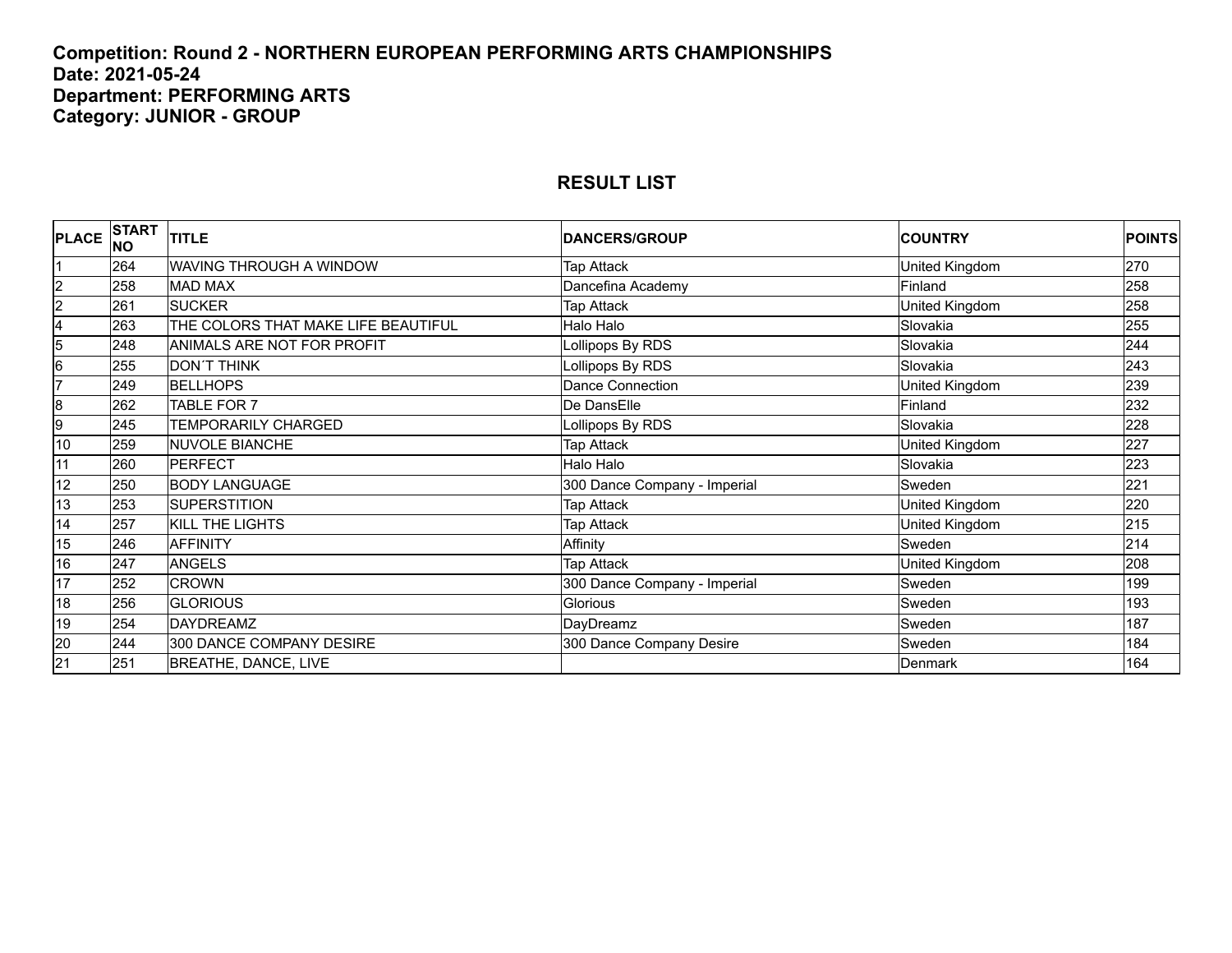#### **Competition: Round 2 - NORTHERN EUROPEAN PERFORMING ARTS CHAMPIONSHIPS Date: 2021-05-24 Department: PERFORMING ARTS Category: ADULTS - SOLO**

| <b>PLACE</b>    | <b>START</b><br><b>NO</b> | <b>TITLE</b>                   | <b>DANCERS/GROUP</b>      | <b>COUNTRY</b> | <b>POINTS</b> |
|-----------------|---------------------------|--------------------------------|---------------------------|----------------|---------------|
| Ι1              | 175                       | <b>MOUNT EVEREST</b>           | Ben Nguyen                | Norway         | 269           |
| $\overline{2}$  | 187                       | <b>UMA</b>                     | Herman Hølmo Keim         | Norway         | 263           |
| 3               | 163                       | <b>BUSINESS OF LOVE</b>        | Selina Jappee             | Norway         | 258           |
| $\overline{3}$  | 174                       | <b>MISTAKES</b>                | <b>ELLIE STANIER</b>      | United Kingdom | 258           |
| $\overline{5}$  | 177                       | <b>NEVERMIND</b>               | Ben Nguyen                | Norway         | 253           |
| $6\overline{6}$ | 162                       | LOST                           | Alma Äijö                 | Finland        | 252           |
| 7               | 153                       | <b>BLACK CAR</b>               | Nathalie Sand Larsen      | Norway         | 249           |
| $\overline{8}$  | 139                       | THE RISING SUNSET              | Selina Jappee             | Norway         | 245           |
| 9               | 143                       | I WHIS LITTLE ME COULD SEE     | <b>Tiril Aslaksen</b>     | Norway         | 240           |
| 9               | 165                       | FEET ON SOLID GROUND           | Lova Elofsson             | Norway         | 240           |
| 9               | 183                       | <b>SWEET DREAMS</b>            | <b>Tiril Aslaksen</b>     | Norway         | 240           |
| 12              | 149                       | <b>FUNERAL</b>                 | Lova Elofsson             | Norway         | 239           |
| 13              | 145                       | <b>BENEATH THE SURFACE</b>     | Lea Felicia Lothe Pilskog | Norway         | 238           |
| 14              | 135                       | I AM THE EARTH                 | Carina Stave              | Norway         | 236           |
| 15              | 166                       | <b>MEASUREMENT</b>             | Sophia Wagnerova          | Slovakia       | 235           |
| 16              | 141                       | <b>DEPRESSION IS REAL</b>      | Ingvild Kristine Haugland | Norway         | 234           |
| 17              | 193                       | THIS IS THE END                | Nathalie Sand Larsen      | Norway         | 233           |
| 18              | 188                       | <b>VOICES</b>                  | Nea Joensuu               | Finland        | 231           |
| 19              | 136                       | <b>ARTIFICIAL INTELLIGENCE</b> | <b>ELLIE LYES</b>         | United Kingdom | 230           |
| $\overline{20}$ | 140                       | <b>DEAR NO ONE</b>             | LAUREN ANDERSON           | United Kingdom | 228           |
| $\overline{21}$ | 144                       | CELTIC ROSE                    | <b>KELSEY RENNER</b>      | United Kingdom | 227           |
| $\overline{22}$ | 159                       | <b>IT'S HAPPENING AGAIN</b>    | Hedda Elise Berthelsen    | Norway         | 226           |
| 23              | 179                       | <b>SAN FRANSISCO</b>           | Carina Stave              | Norway         | 225           |
| $\overline{24}$ | 161                       | <b>HYPNOSIS</b>                | Sara Seeberg-Rommetveit   | Norway         | 224           |
| 25              | 164                       | <b>HANNA</b>                   | Hanna Lockley             | Sweden         | 218           |
| 26              | 152                       | <b>ISSUES</b>                  | <b>JESSICA HIRST</b>      | United Kingdom | 217           |
| $\overline{26}$ | 154                       | <b>HANNA</b>                   | Hanna Lockley             | Sweden         | 217           |
| 26              | 167                       | <b>GOLDEN EYE</b>              | Lotte Holene              | Norway         | 217           |
| 29              | 156                       | <b>I'VE GOT IT</b>             | <b>FRANCOISE WESTERN</b>  | United Kingdom | 215           |
| 30              | 170                       | STRESSED OUT                   | <b>HAYDN MAY</b>          | United Kingdom | 212           |
| 31              | 147                       | I WAS MADE FOR LOVING YOU      | Sara Seeberg-Rommetveit   | Norway         | 211           |
| 31              | 171                       | <b>LADY IS A TRAMP</b>         | Maren Nyrud Fonstad       | Norway         | 211           |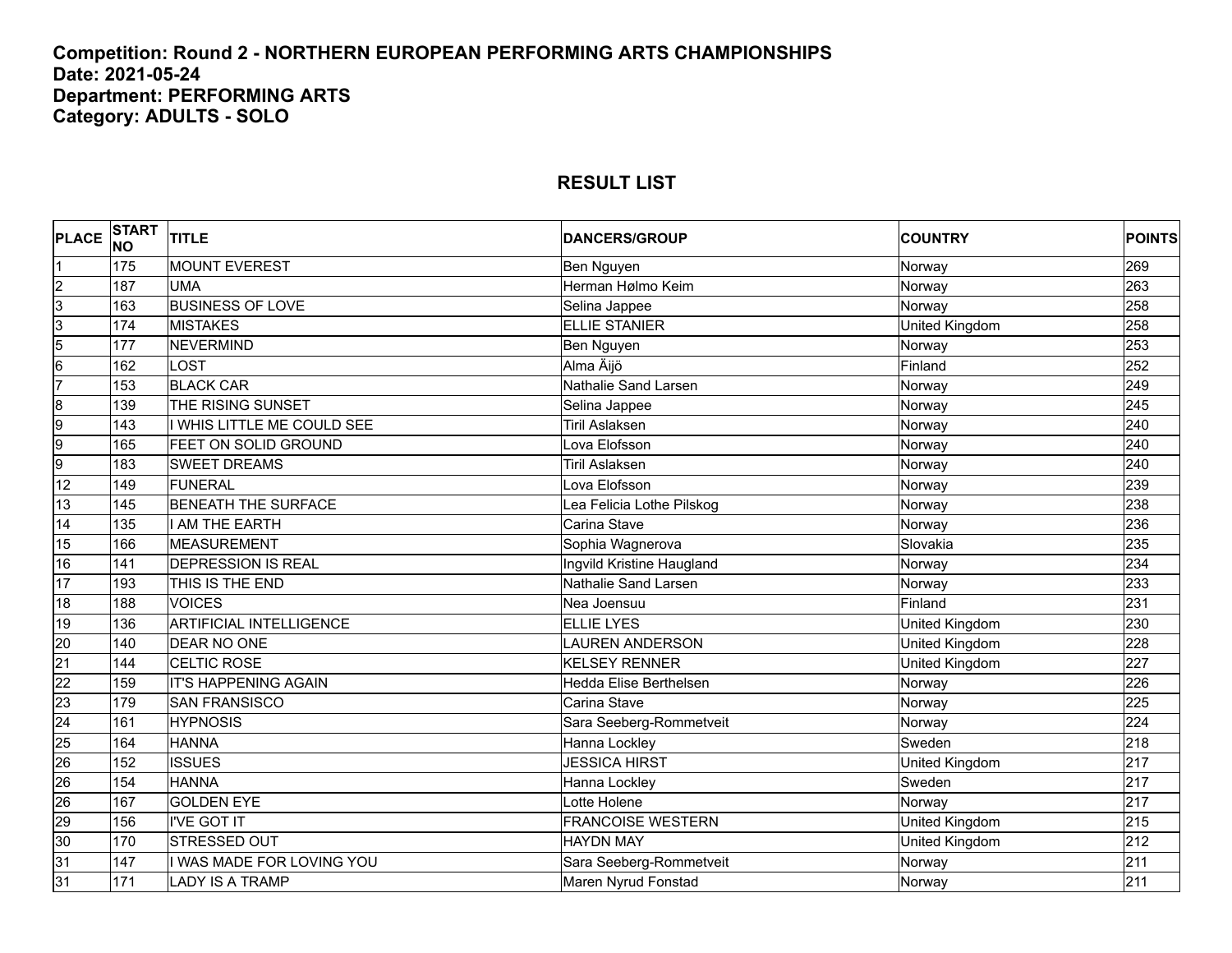| <b>PLACE</b>    | <b>START</b><br><b>NO</b> | <b>TITLE</b>                      | <b>DANCERS/GROUP</b>          | <b>COUNTRY</b> | <b>POINTS</b>    |
|-----------------|---------------------------|-----------------------------------|-------------------------------|----------------|------------------|
| 33              | 138                       | <b>ALVA</b>                       | Alva Knudsen                  | Sweden         | 210              |
| 33              | 160                       | LET'S PLAY                        | Andrea Vavrekova              | Slovakia       | 210              |
| 35              | 158                       | <b>HANNA</b>                      | Hanna Lockley                 | Sweden         | 209              |
| 36              | 137                       | <b>BEFORE I GO</b>                | Nora Landau Werner            | Norway         | 208              |
| 36              | 155                       | <b>I REMEMBER MY LOVE</b>         | Ina Celine Johansen           | Norway         | 208              |
| 38              | 176                       | MY                                | My Sunden                     | Sweden         | 202              |
| 38              | 184                       | <b>SARA</b>                       | Sara Wänström                 | Sweden         | 202              |
| $\overline{40}$ | 133                       | <b>AFTER THE LANDSLIDE</b>        | otte Holene                   | Norway         | 201              |
| 41              | 181                       | <b>SMALL WORLD</b>                | Dorthea Andreassen            | Norway         | 199              |
| 42              | 185                       | TO LIVE INSIDE                    | Louise Quist Nordvold         | Norway         | 196              |
| 43              | 168                       | <b>KORNELIA</b>                   | Kornelia Akselson Bryngelsson | Sweden         | 194              |
| 43              | 169                       | <b>STAND BY ME</b>                | Louise Quist Nordvold         | Norway         | 194              |
| 45              | 134                       | <b>ALICIA</b>                     | Alicia Andersson              | Sweden         | 190              |
| 45              | 192                       | <b>SARA</b>                       | Sara Blomqvist                | Sweden         | 190              |
| 47              | 182                       | <b>TOVE</b>                       | <b>Tove Larsson</b>           | Sweden         | 189              |
| 47              | 189                       | <b>SARA</b>                       | Sara Blomqvist                | Sweden         | 189              |
| 47              | 190                       | WAVING THROUGH A WINDOW           | Sandra Alsaker                | Norway         | 189              |
| 50              | 191                       | <b>YOUNG</b>                      | Lærke Carlslund               | Denmark        | 188              |
| 51              | 151                       | <b>BITTER HEART</b>               | Amanda Henrikke Svendsen      | Norway         | 187              |
| 51              | 172                       | <b>KORNELIA</b>                   | Kornelia Akselson Bryngelsson | Sweden         | 187              |
| 51              | 173                       | <b>MILLION YEARS AGO</b>          | Synne Odland Aase             | Norway         | 187              |
| 54              | 150                       | <b>ELIN</b>                       | Elin Sandberg                 | Sweden         | 186              |
| 55              | 186                       | <b>SARA</b>                       | Sara Wänström                 | Sweden         | 185              |
| 56              | 180                       | <b>SARA</b>                       | Sara Wänström                 | Sweden         | 179              |
| 57              | 178                       | <b>MARIA</b>                      | Maria Blomqvist               | Sweden         | 174              |
| 58              | 157                       | <b>BOULEVARD OF BROKEN DREAMS</b> | Sandra Alsaker                | Norway         | 173              |
| 59              | 148                       | <b>FREAL LUV</b>                  | Nanna Bøhling-Petersen        | Denmark        | $\overline{171}$ |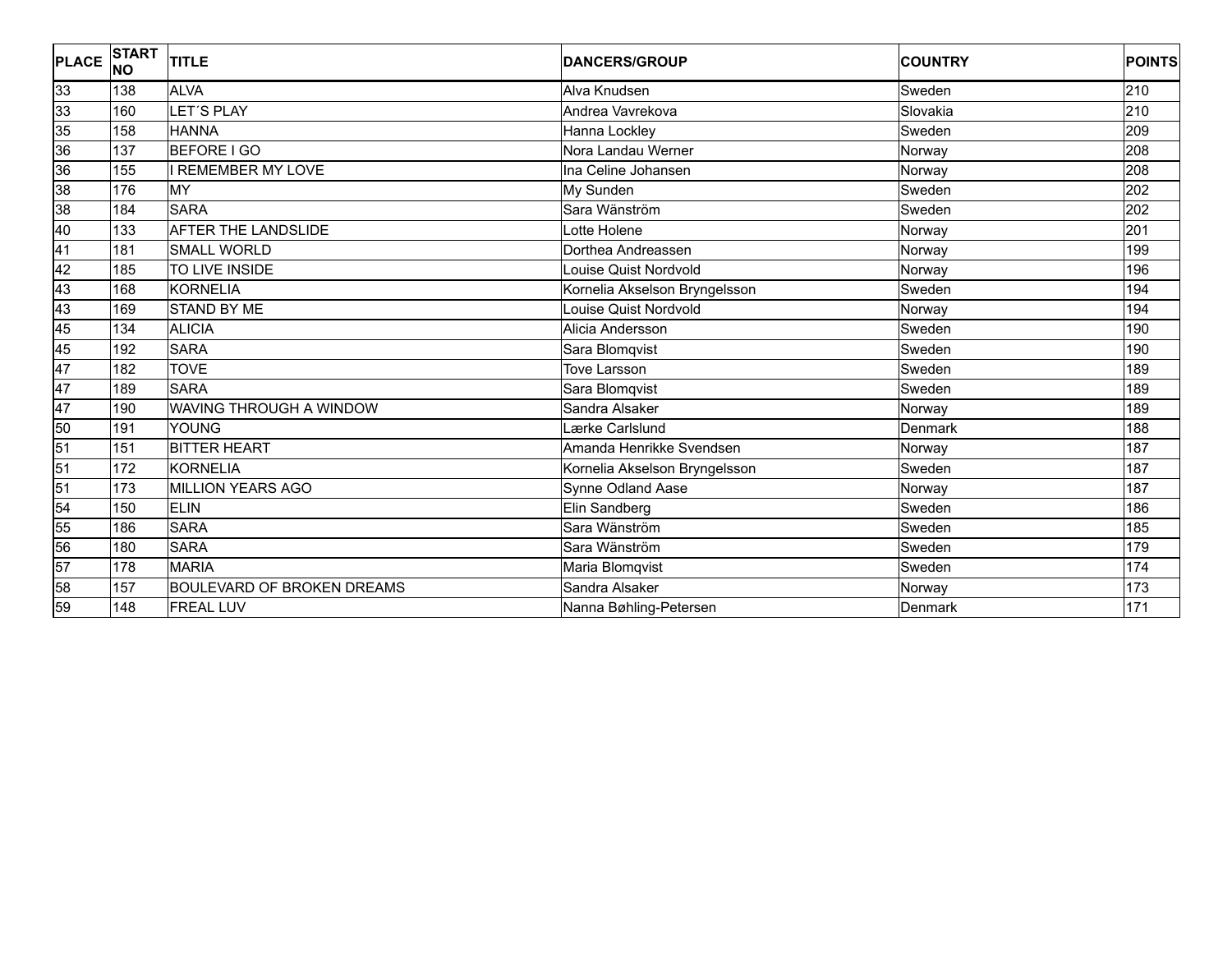#### **Competition: Round 2 - NORTHERN EUROPEAN PERFORMING ARTS CHAMPIONSHIPS Date: 2021-05-24 Department: PERFORMING ARTS Category: ADULTS - DUO**

| <b>PLACE</b>    | <b>INO</b> | $\epsilon$ START $\vert_{\text{TITLE}}$ | <b>IDANCERS/GROUP</b>                       | <b>COUNTRY</b> | <b>POINTS</b> |
|-----------------|------------|-----------------------------------------|---------------------------------------------|----------------|---------------|
|                 | 234        | WHAT HAPPENS TO THE HEART?              | Herman Hølmo Keim, Selina Jappee            | Norway         | 275           |
| 2               | 227        | BEATING SOMETHING MORE THAN A DISEASE   | Herman Hølmo Keim, Selina Jappee            | Norway         | 268           |
| 3               | 224        | IYOU ARE IN MY HEAD                     | Herman Hølmo Keim, Selina Jappee            | Norway         | 259           |
| 4               | 236        | YOU ARE THE REASON                      | Camillia Hanssen, Lars Henriksen            | Norway         | 255           |
| 5               | 225        | <b>ARE YOU WITH ME</b>                  | ELLIE STANIER, LILY PIKE                    | United Kingdom | 240           |
| 5               | 232        | THE SOUND OF FORGETTING                 | Sophia Wagnerova, Tereza Kubicova           | Slovakia       | 240           |
|                 | 237        | <b>WHITE TIGER</b>                      | <b>BETH WHEATLEY, JESSICA HIRST</b>         | United Kingdom | 232           |
| 8               | 230        | <b>ONE BEAUTIFUL EVENING</b>            | Ada Kangasniemi, Waltteri Voitila           | Finland        | 223           |
| l9              | 235        | <b>WHERE THEY FROM</b>                  | FRANCOISE WESTERN, KITTY O'GARA             | United Kingdom | 217           |
| 10              | 233        | <b>TILDA &amp; TOVA</b>                 | Tova Sjölander, Tilda Rosvall               | Sweden         | 210           |
| 11              | 226        | AURA                                    | Amanda Surland Gadebirk, Christina Andersen | <b>Denmark</b> | 208           |
| 12              | 229        | <b>MINNA &amp; MY</b>                   | My Sunden, Minna Sunden                     | Sweden         | 199           |
| 13              | 231        | THE BACKUP SINGERS                      | Sofie Jaatun, Maria Øygard Poptamas         | Norway         | 178           |
| $\overline{14}$ | 228        | <b>DROPS OF JOY</b>                     | Satu Åstrand, Johanna lisalo                | Finland        | 110           |